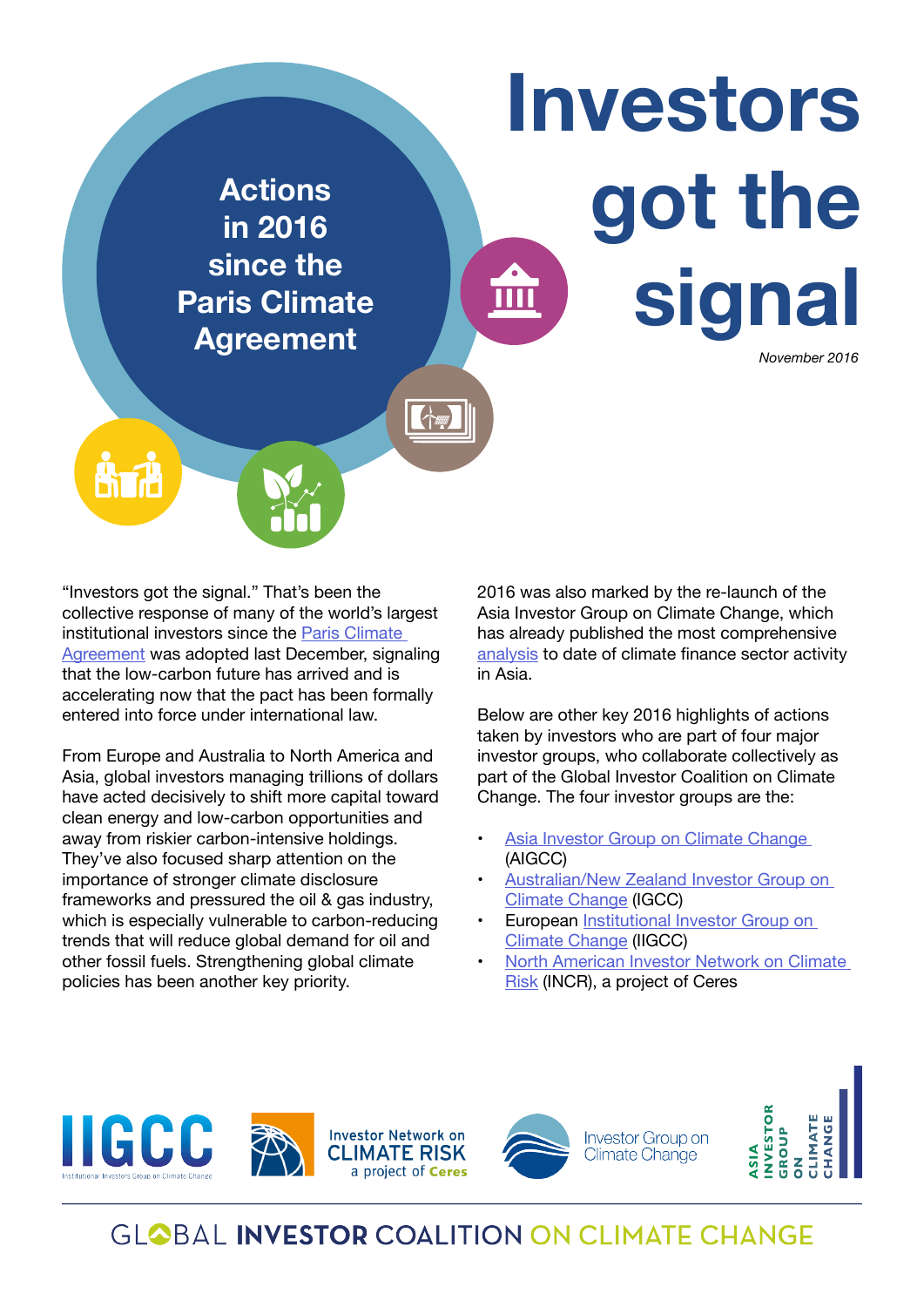

## **Engaging With Companies on Carbon-Reducing Strategies**

Since Paris, investors from around the world with \$10 trillion of assets have worked together to use **shareholder resolutions** to press fossil fuel companies for better disclosure of their climate-related strategies. Resolutions of this kind were passed at the 2016 annual meetings of Anglo American, Glencore and Rio Tinto. Despite being opposed by the board, a resolution filed with [ExxonMobil](http://mashable.com/2016/05/25/exxon-chevron-climate-resolutions/#LWGUU_d1NPqG) received record high voting support. The resolution, aligned with the Paris Agreement's goal of limiting global temperature rise to below 2°C, requested that the oil giant stress test the company's business strategy against a 2°C scenario.

More than **250 investors, representing \$24 trillion in assets**, issued a [guide](http://globalinvestorcoalition.org/global-investors-launch-guide-drive-engagement-climate-risk-automotive-sector/) outlining business risks that the automotive sector faces from climate trends.The guide also outlined investor expectations on how these companies should shift their business strategies towards a low-carbon transport system with tighter pollution emission targets, strong fuel-economy standards and exponentially more electric vehicles.

An international coalition of asset owners with investments of over \$100 billion spent much of the year developing a public tool that will make it possible for institutional investors to track whether company business strategies are aligned with pathways associated with governments' nationally determined contributions to emissions reductions or the broader global goal to limit global temperature rise to below 2°C. The new '**Transition Pathway Initiative**' is due to be launched before the end of the year.



#### **Global oil & gas capital spending at lowest levels since 2007**

*Source: BofAML Global Research*

*Lower oil prices and growing investor pressure have helped drive capital expenditures on new oil & gas production to their lowest levels since 2007 - from \$690 billion in 2014 to an expected level of \$410 billion in 2016. The biggest drops were in high-cost plays such as Canada's Oil Sands.*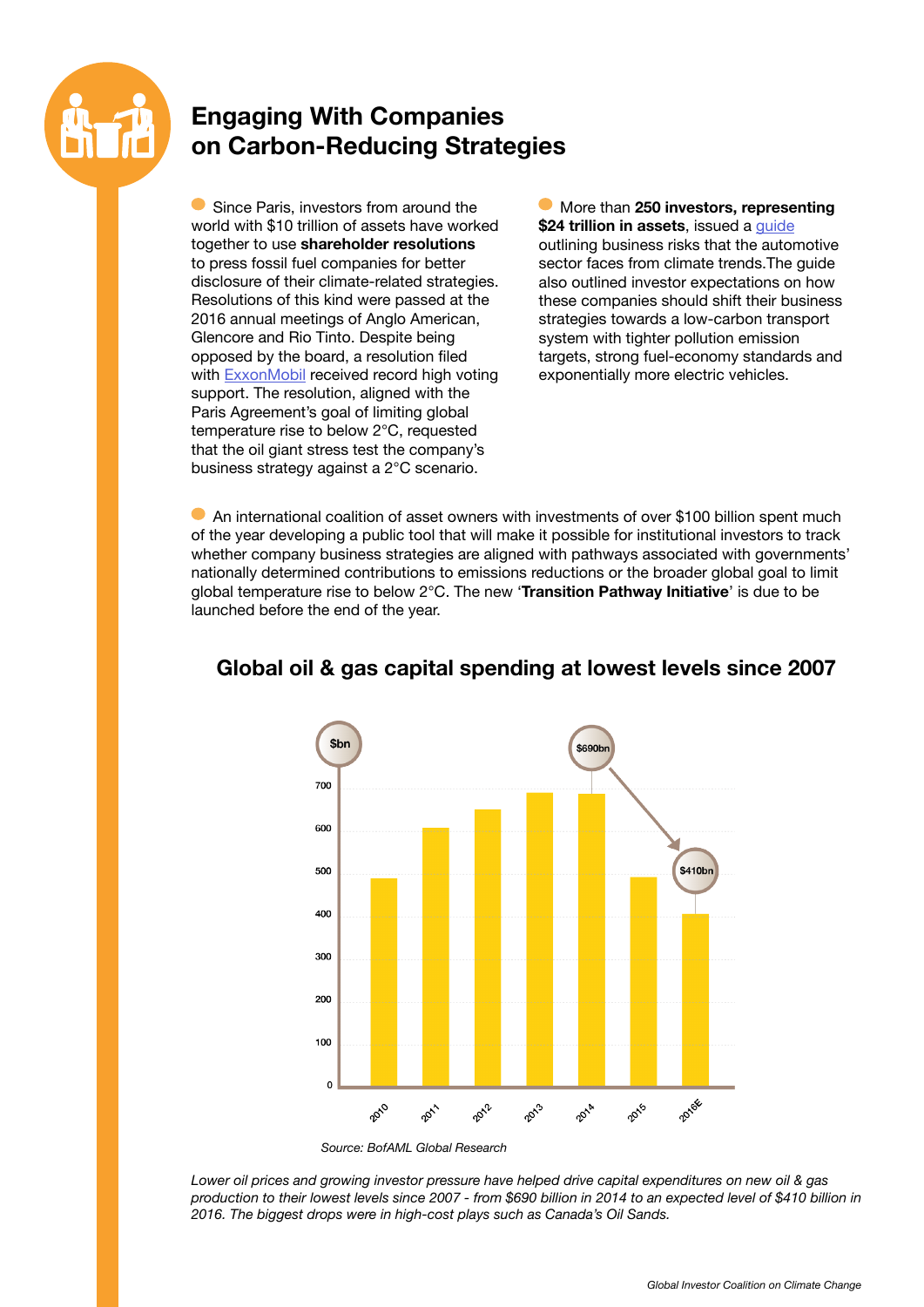

#### **Capital Deployment in Low-Carbon Assets**

Investors are buying up green bonds at record levels and substantially more issuances are expected in the future given the key role of green infrastructure investment in tackling climate change. **Over \$65 billion of green bonds** were issued through early November, a 50 percent jump from \$42.2 billion in 2015. Rail transport green bonds from French and Hong Kong rail operators are among the most recent issuances.

**After getting input from INCR** investors and other Ceres' [Investor](https://www.ceres.org/investor-network/incr/incr-working-groups)  [Water Hub](https://www.ceres.org/investor-network/incr/incr-working-groups) members, the Climate Standards Board approved new firstever criteria for climate-resilient **water bonds**, providing investors with a verifiable, science-based screening process to evaluate bond investments for financing sustainable water-based infrastructure projects.

**The Danish pension fund, [PKA](https://www.pension.dk/medlem/), which** is striving to have 10 percent of its total investments in climate-related projects, joined Kirkbi (parent company of LEGO) in a **€850 million** investment in a 258-megawatt UK offshore wind farm and invested €175 million in a biomass-powered renewable energy plant.

[Caisse de dépôt et placement du Québec,](http://economictimes.indiatimes.com/industry/energy/power/cdpq-sets-up-office-in-india-commits-150-million-for-renewable-energy/articleshow/51329123.cms) a major Canadian institutional investor, set up an India office and committed to invest **\$150 million** in India renewable energy projects in next three years. The initiative is CDPQ's first emerging market clean energy investment.

In Japan, a **\$200 million** aggregated portfolio of ground mounted and rooftop solar projects will be achieved through a soon to be announced partnership between a large Australian infrastructure group and an AIGCC member.

#### 2016 Green bond issuances: \$65.4bn



*Source: Climate Bonds Initiative*

**The California Public Employees'** Retirement System ([CalPERS\)](https://www.calpers.ca.gov) acquired up to a **25 percent ownership** stake in a 550-megawatt [solar plant](http://www.desertsun.com/story/tech/science/energy/2016/03/25/calpers-buys-stake-huge-riverside-county-solar-farm/82264278/) in southern California.The power is being sold to California utility companies under long-term contracts.

**C** Leading Australian investment manager [QIC](http://www.prnewswire.com/news-releases/qic-enters-strategic-renewable-energy-partnership-with-agl-300304513.html) announced an **\$800 million** investment, along with equity partner AGL Energy Limited, into AGL's \$2-3 billion Powering Australian Renewables Fund, which will own and manage about 1,000 megawatts of largescale renewable energy infrastructure assets and projects, expected to contribute up to 10 percent towards Australia's overall renewable energy target by 2020.

Investors will continue to provide more examples of low carbon and decarbonizing investments in the [Low Carbon Investment](http://globalinvestorcoalition.org/low-carbon-investment-registry/)  [Registry](http://globalinvestorcoalition.org/low-carbon-investment-registry/).